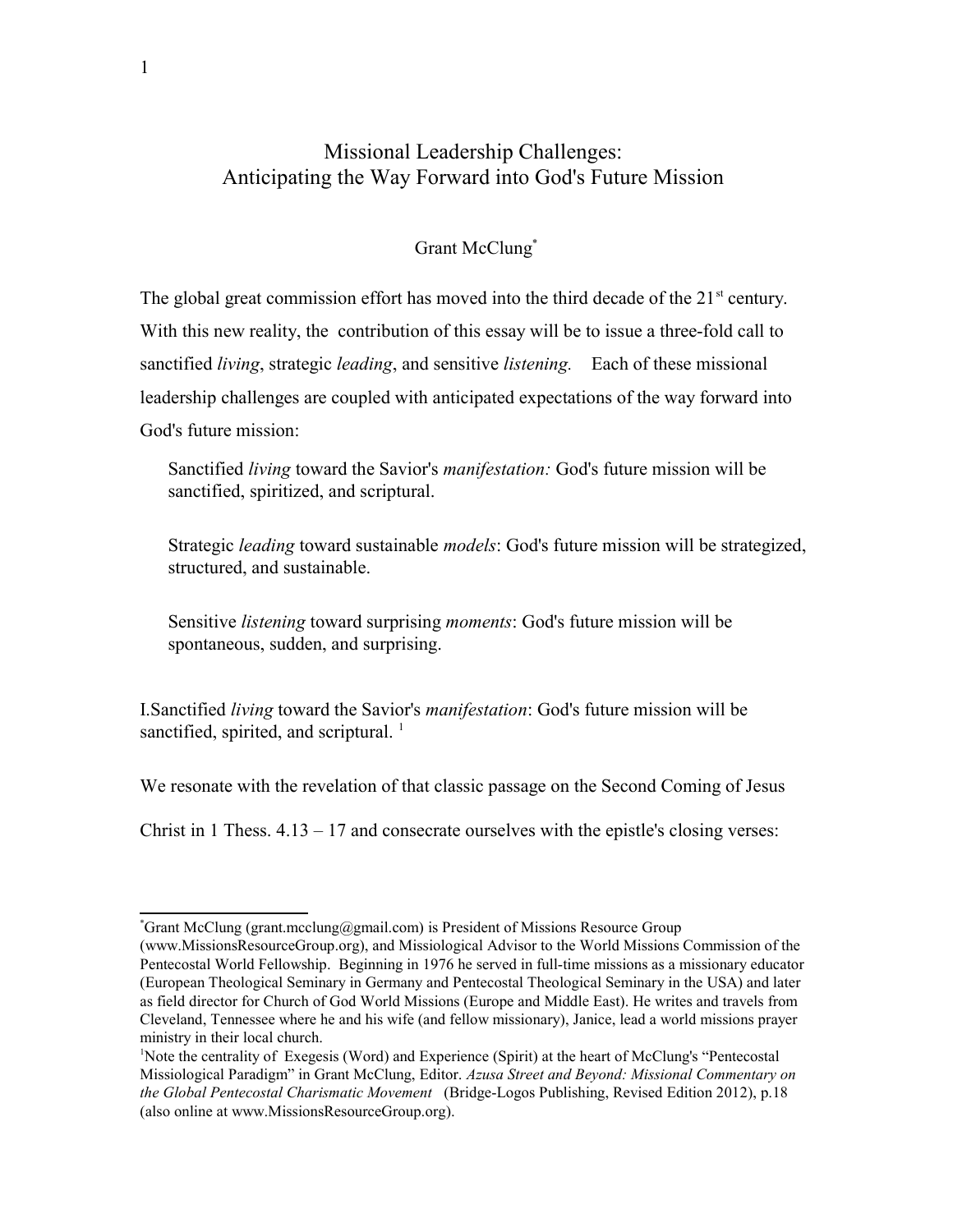Do not put out the Spirit's fire; do not treat prophecies with contempt. Test everything. Hold on to the good. Avoid every kind of evil. May God himself, the God of peace, sanctify you through and through. May your whole spirit, soul and body be kept blameless at the coming of our Lord Jesus Christ. The one who calls you is faithful and he will do it (1 Thess.  $5.19 - 23$ ). <sup>2</sup>

It is highly appropriate, even indispensable, for missions leaders to be reminded of sanctified living and personal spiritual growth. This is the Biblical model and expectation. So much of the discussion about the future of world evangelization has to do with knowing facts, statistics, and trends; followed by a call to action according to planned strategies. It is good and necessary to know and do. The triangle of training is only complete, however, when we also experience the *affective* side of learning. This integration is called knowing, doing, and being, with the learning outcome of balancing head, hand, and heart.

There has been a recent growth in missions leadership studies toward spiritual formation in the missions leader.  $3$  This is of particular importance to the new generation of millennial missions leaders who are longing for transparency and looking for mentors of integrity. "Sanctified living toward the Savior's manifestation" calls for a realization that what we *do* grows out of who we *are*.

The first disciples had the distinction of being sent by Jesus with power from Him. This proceeded, however, out of the *prior* calling to, "...be with him" (Mark  $3.13 - 15$ ). God's future mission for both experienced and emerging leaders is an ongoing call to discipleship. It is a commitment to a local church family before it is to a global community. It is internal before it is external. It is private before it is public. It is consecration before commission. It is intimacy with God before initiation of preaching, projects and plans.

We honor the salvation history of a holy God who calls us to holiness and we understand that our future is wedded together with our faithfulness. In the opening chapters of Luke's gospel we have the stories of a connected group of consecrated individuals who

<sup>2</sup>Unless otherwise indicated, all scriptural citations will be from the New International Version (NIV). 3Missio Nexus (www.missionexus.org) and William Carey Library (www.missionbooks.org).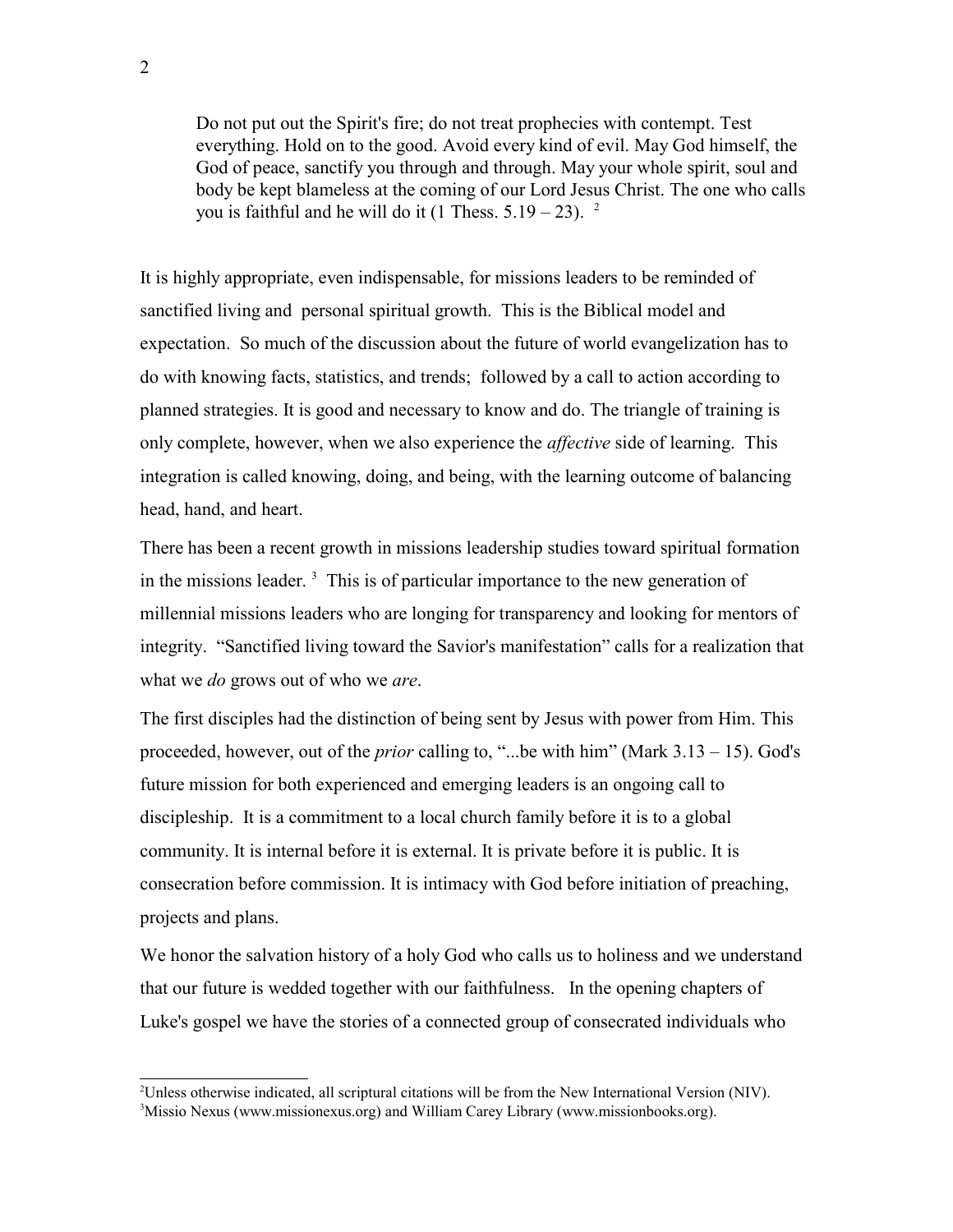experienced the work of the Holy Spirit upon and through them.<sup>4</sup> We witness sanctified living toward the Savior's manifestation in the personal life of Simeon. Three times in Luke 2.  $25 - 27$  we see his lifestyle of holiness and the corresponding work of the Holy Spirit of God upon, in, and through him [italics mine]:

Now there was a man in Jerusalem called Simeon, who was righteous and devout. He was waiting for the consolation of Israel, and the Holy Spirit was upon him. It had been *revealed to him by the Holy Spirit* that he would not die before he had seen the Lord's Christ. *Moved by the Spirit*, he went into the temple courts.

What were the simple hallmarks of this man used by God? He is described as being "righteous, devout, and waiting for the consolation of Israel." Is there any wonder, then, that the simple, yet profound moving of the Holy Spirit was upon him, revealing to him and moving him with specific guidance? We are mentored and inspired by his lifestyle and consecration as we present ourselves to be moved by the Spirit on mission with God. Not only was there the three-fold work of the Holy Spirit (1) coming upon him, (2) revealing to him, and (3) moving him. When Simeon saw Jesus, "the consolation of Israel," he worshiped God through (4) inspired speech: [italics mine] "Simeon took him in his arms and praised God, saying...." (Luke 2.28). Simeon held and embraced God's future in his arms! By the Holy Spirit he proclaimed the "light of revelation" for Israel and all the peoples of the earth (Luke 2.32). Sanctification enables proclamation. In the surrounding narrative of Luke 1 - 2 there is rich Biblical symbolism and instruction to illuminate how we move into God's future mission. As it is sanctified, spiritized, and scriptural, God's future mission will reflect the inter-generational, gender and international/ethnic diversity in this story involving both older and younger.  $<sup>5</sup>$  There is</sup> a single female teenager, older and younger married couples, an old man, and a widow. Women and men live and witness under the power of the Holy Spirit. There is a promise to Israel and beyond to the Gentiles. The chapter closes with the twelve year old Messiah in question and answer sessions with an older generation in the temple, living in faithful

<sup>&</sup>lt;sup>4</sup> James B. Shelton. Mighty in Word and Deed: The Role of the Holy Spirit in Luke—Acts (Hendrickson Publishers, 1991), pp.  $17 - 24$ ; Merrill C.Tenney. New Testament Survey (Eerdmans Publishing Company/Inter-Varsity Press , 1985), pp. 183 – 185.

<sup>&</sup>lt;sup>5</sup> Roger Stronstad. *The Charismatic Theology of St. Luke* (Hendrickson Publishers, 1984), pp. 36 – 39.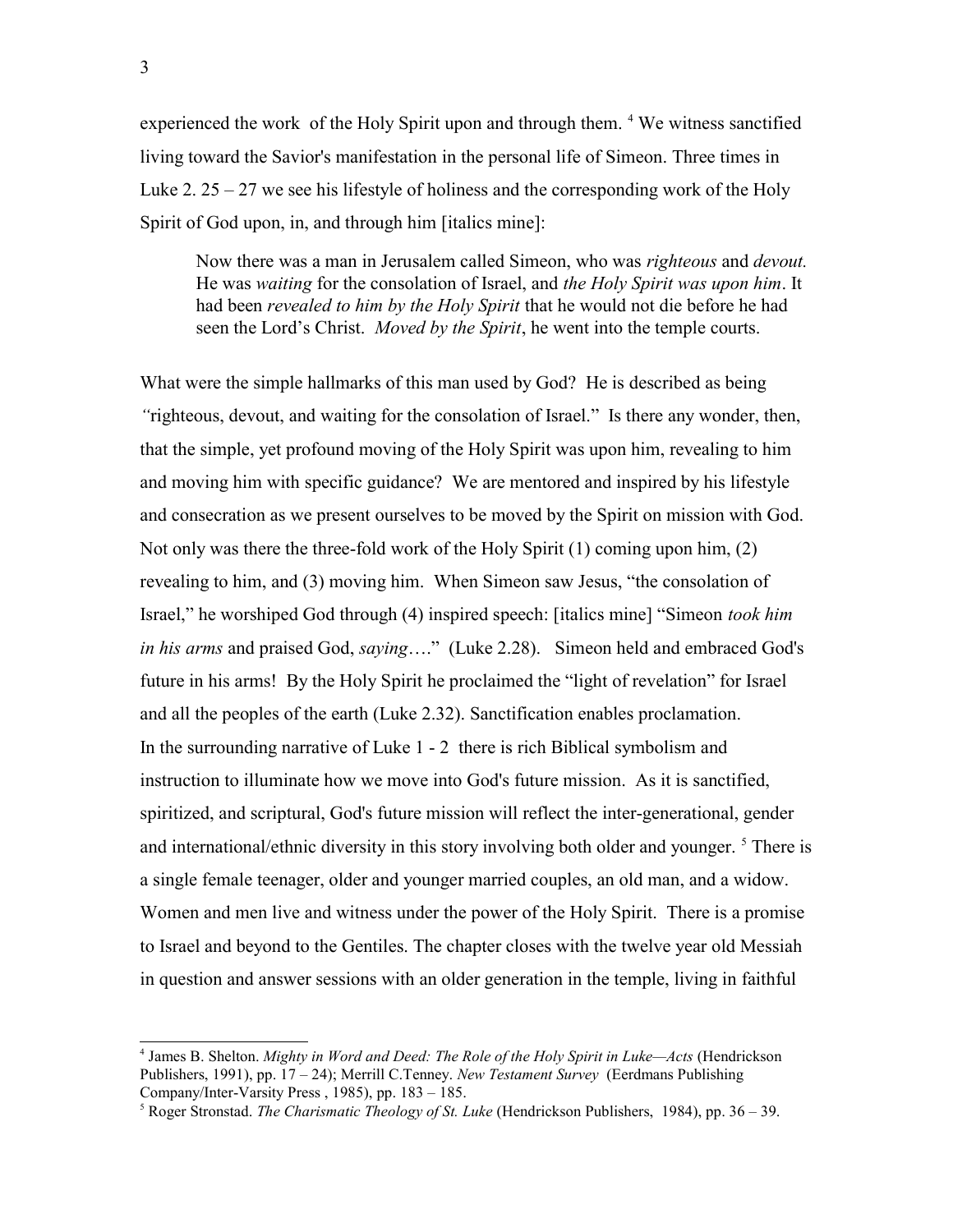obedience to his parents, and growing, "...in wisdom and stature, and in favor with God and men" (Luke 2.52).

In time, this Messiah will raise up, mentor, and multiply a new generation of disciples. This new generation will witness His cross, resurrection, ascension. They will obey His command to wait in Jerusalem until, as He promised, they will be, "...clothed with power from on high" (Luke 24.49b). At Pentecost, Peter will testify:

God has raised this Jesus to life, and we are all witnesses of the fact. Exalted to the right hand of God, he has received from the Father the promised Holy Spirit and has poured out what you now see and hear  $(Acts 2.32 – 33)$ .

The gift of the Holy Spirit, Peter says, is both present and into the unseen future. It is, "...for you and your children and for all who are far off – for all whom the Lord our God will call" (Acts 2.39). It is a sanctified, spiritized, and scriptural promise of Almighty God from Joel  $2.28 - 29$  realized on the Day of Pentecost (Acts  $2.16 - 21$ ). It is an intergenerational, gender inclusive, and multicultural promise for "all people," "sons and daughters," "old men and young men," and God's servants, "both men and women." It is an enduring, global future promise until, "...the coming of the great and glorious day of the Lord" (Acts 2.20).

We bear witness to the necessity of the baptism in the Holy Spirit as the indispensable, Biblical, God-ordained empowerment for God's mission. Let us not take one more step forward in mission until we also have fulfilled Christ's command to wait upon supernatural anointing. This is a command concurrent with the commission, co-equally incumbent upon the older and the younger, the mature and the millennial. Look at the yearning for the anointing of the Holy Spirit expressed by a younger leader from generations past. Based upon the year of his birth in 1888, J. Roswell Flower could not have been more than twenty years of age when he penned the following remarkable spiritual insight in 1908. This could be one of the first *written* missiological statements on the relationship of the baptism in the Holy Spirit to world evangelization:

The baptism of the Holy Ghost does not consist in simply speaking in tongues. No. It has a much more grand and deeper meaning than that. It fills our souls with the love of God for lost humanity, and makes us more more willing to leave home, friends, and all to work in His vineyard, even if it be far way among the heathen...'Go ye into all the world and preach the gospel to every creature.' This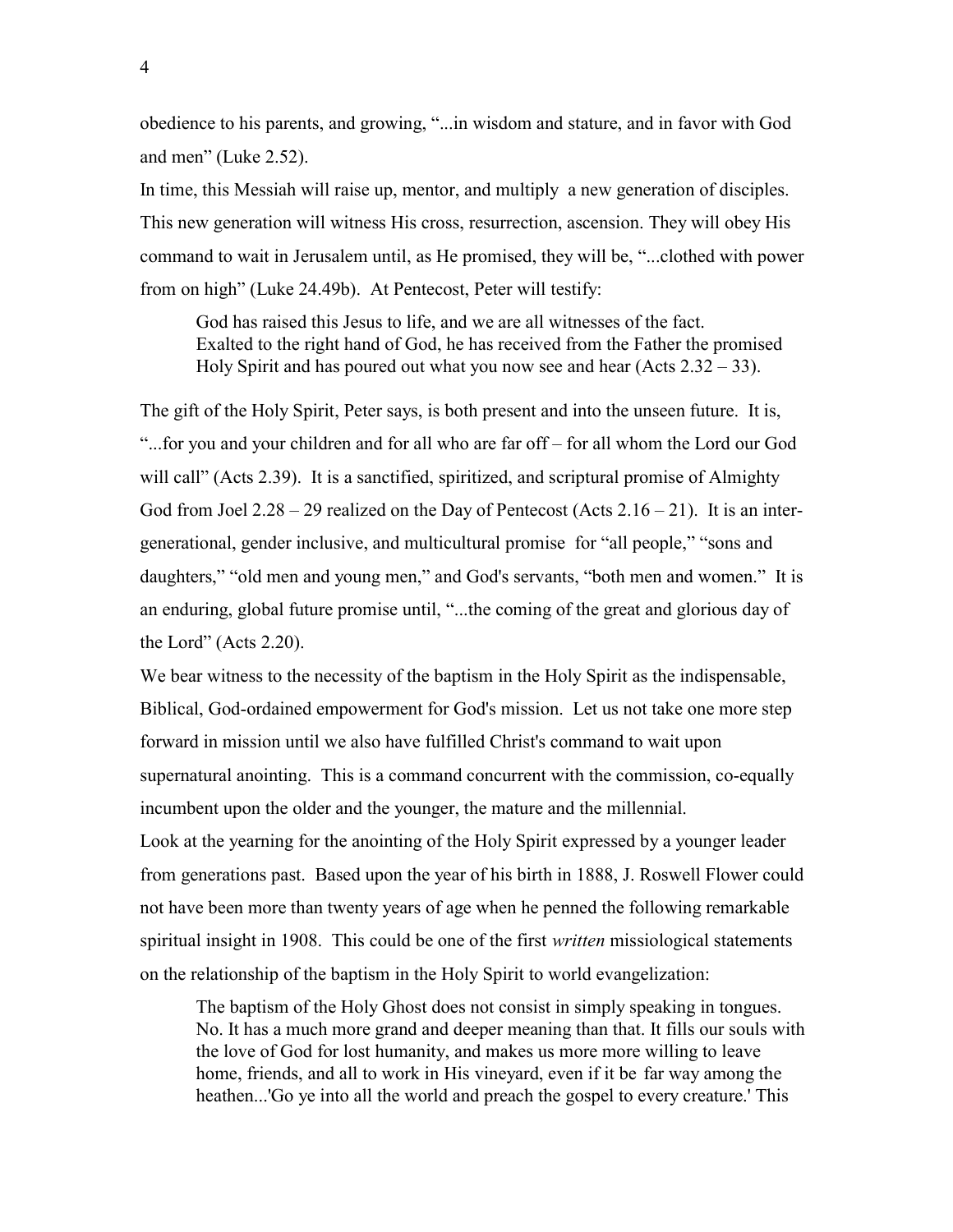command of Jesus can only be properly fulfilled when we have obeyed that other command, 'Tarry ye in the city of Jerusalem until ye be endued with power from on high.' When we have tarried and received that power, then, and only then are we fit to carry the gospel. When the Holy Spirit comes into our hearts, the missionary spirit comes in with it; they are inseparable, as the missionary spirit is but one of the fruits of the Holy Spirit. Carrying the gospel to hungry souls in this and other lands is but a natural result of receiving the baptism of the Holy Ghost. 6

We are called to, "sanctified living toward the Savior's manifestation," understanding that God's future mission will be sanctified, spiritized, and scriptural. "So then, dear friends," Peter reminds us, "since you are looking forward to this, make every effort to be found spotless, blameless and at peace with him" (2 Pet. 3.14). We are urged on toward ongoing spiritual formation with a call to godly living, "...while we wait for the blessed hope – the glorious appearing of our great God and Savior, Jesus Christ....(Titus 2.13).

II. Strategic leading toward sustainable models: God's future mission will be strategized, structured, and sustainable.

Strategizing involves projecting, forecasting, and scenario planning toward what is called a "preferred future." We consider trends and issues, and project a future that is possible and probable, even speaking of creating or believing an envisioned future. We focus on basic questions such as, "What does the Lord want us to do? How are we going to do it?" These are fundamental and appropriate questions in approaching the development of a mission strategy. Strategizing is more of an ongoing, developing process than a momentary idea that is ready-made and fully formed. It involves the following broader categories that move us from initial calling toward missional structures.<sup>7</sup>

Summons – a summons is a call to attention, an order that mobilizes to action. Used here in the context of strategic planning, a summons represents the burden, calling and vision

<sup>&</sup>lt;sup>6</sup> Originally published as Roswell's Editorial in *The Pentecost* (August 1908), p.4. Also cited in L. Grant McClung, Jr. "'Try To Get People Saved:' Revisiting the Paradigm of an Urgent Pentecostal Missiology," in Murray W. Dempster, Byron D. Klaus, and Douglas Petersen, Editors. The Globalization of Pentecostalism (Regnum Books, 1999), pp.  $36 - 37$ ; and in McClung, Azusa Street and Beyond, pp.  $4 - 5$ .

<sup>&</sup>lt;sup>7</sup>McClung, "Seven Steps to a Strategy," in Globalbeliever.com: Connecting to God's Work in Your World (www.MissionsResourceGroup.org, 2010), p. 241 – 248; "Read the Book" (English/Spanish).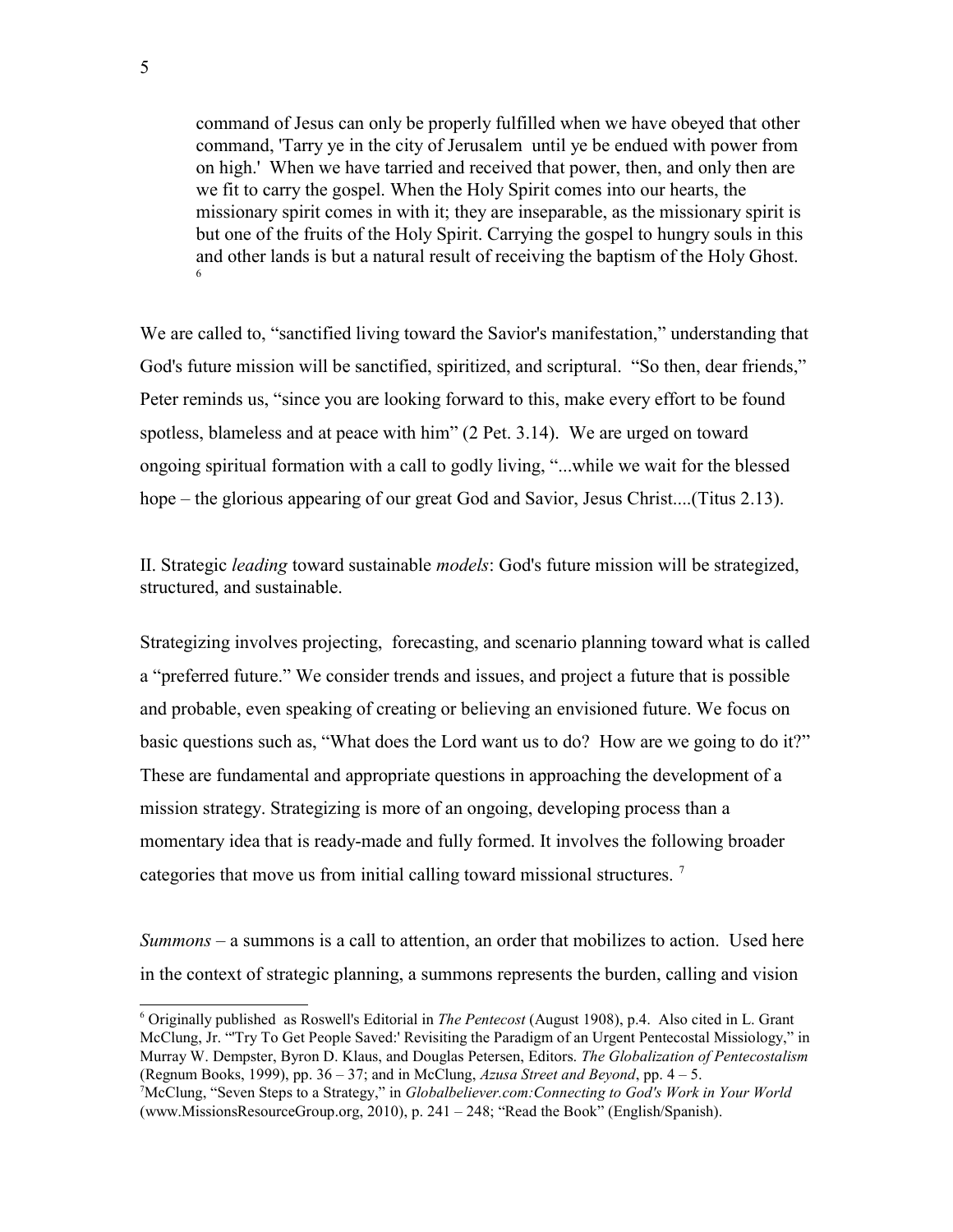from the Lord. The call of God initiates and perpetuates mission. A classic New Testament example is the calling forth of Barnabas and Saul by the Holy Spirit for the work to which God was calling (Acts 13.1ff). Strategizing doesn't only begin with the mere accumulation of facts and potential methodologies but with the call of God.

Supplication – prayer is central in strategic planning.<sup>8</sup> In Acts 13, fasting and prayer both preceded and followed the calling of the Holy Spirit. Indisputably, Pentecostal mission was born and bred in the fires of prayer and revival. The hunger for God among early Pentecostals at Azusa Street and many other locations created an expectant environment for the intimate presence of God, propelling them into global mission. As I have noted, "Indeed, early Pentecostal missiology was not only a missiology of the pulpit and pew, but, more importantly, a 'missiology of the altar."<sup>9</sup>

Scripture  $-$  the Bible is both our message book and method book. Most of the main global challenges and opportunities we face in our future can be found in the back story of scripture (such as urban mission, diaspora opportunities, engagement with non-Christian religions, resistance, marginalization, and persecution, etc.). We must keep ourselves, our leadership teams, and our constituencies on a missional journey through God's word. This practice brings the Bible into the center of our missions conversations and consultations as the primary source of our definitions, practices, and strategies.  $10$ 

Stories – we value personal and corporate experiences and testimonies, past and present. We listen globally to stories and reports of what God is doing. This provides a "tracking" or "hearing what the Spirit is saying to the churches." It requires an intentional "global quadralogue" among (1) the *assembly* (local churches and church movements), (2) the *agency* (missions agency), (3) the *academy* (missiologists, trainers), and (4) the *agora* 

<sup>&</sup>lt;sup>8</sup> See the Introduction and prolific resources on prayer at www.operationworld.org.

<sup>&</sup>lt;sup>9</sup>McClung, Azusa Street and Beyond, p. 5.

 $10$  McClung, "A Missions Journey Through the Bible," and "How Big is Our Bible? Confidence in the Bible for Missional Leadership," under "Resources" at www.MissionsResourceGroup.org.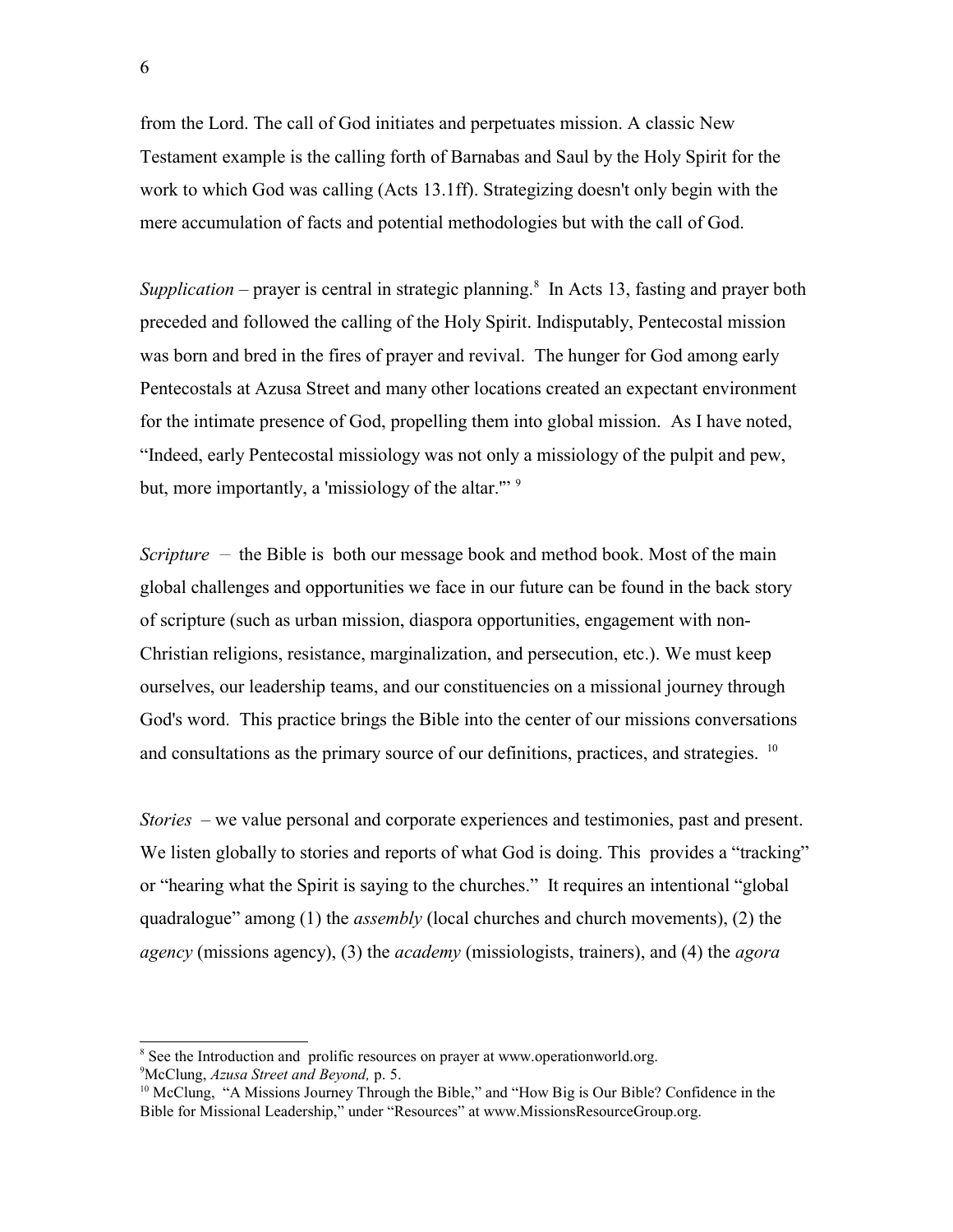(missional laity in the marketplace).  $11$  In our discussions of various forms of media, it is important to remember that *people are media* and we learn from their stories. Statistics – faith and facts do not have to be incompatible. Thank God for the gifted women and men who bring us research, mapping, and reporting as their contribution to the global Great Commission community. The work of Operation World, Joshua Project, Finishing the Task Network, Issachar Initiative, and many others give clear insight and indications for the way forward. Statistical and trends research from secular sciences (economic, political, and demographic) are also valuable.

*Strategies* – a strategy is a working plan, a "faith projection" of what we expect to see develop under the guidance and leadership of the Holy Spirit. <sup>12</sup> Strategies are a cumulative result of the prior work of summons, supplication, scripture, stories, and statistics. God's command to Habakkuk is an example of how written and clearly articulated strategies give clear direction for the future:

Write down the revelation [some translations say "write the vision"] and make it plain on tablets so that a herald may run with it. For the revelation awaits an appointed time; it speaks of the end and will not prove false. Though it linger, wait for it. It will certainly come and will not delay (Hab.  $2. 2 - 3$ ).

Structures – structures provide a vehicle to deliver the strategy in practical, systematic forms. For years, Arto Hamalainen has provided pioneering studies and practical helps in translating missions strategy into missions structures.<sup>13</sup> More recently, Hamalainen and his colleague Ulf Strohbehn have teamed up to offer additional guidance on *Building a* National Mission Structure.<sup>14</sup> Hamalainen reminds us that, "Any strategy is useless if

 $11$  I am indebted to missiologist Gary Corwin for the "Assembly, Agency, Academy" model, and to missions mobilizer Monroe Brewer for the "Agora" concept.

 $12$  An excellent example is found in Veera Tikkakoski Hug, "Pentecostal European Mission: A Unified Strategy Toward 2020," in Arto Hamalainen and Grant McClung, Editors. Together in One Mission: Pentecostal Cooperation in World Evangelization (Pathway Press, 2012), pp. 303 – 320); also online at www.MissionsResourceGroup.org and www.worldagfellowship.org/missions/documents-and-resources.  $13$ Arto Hamalainen. *Leadership: The Spirit and the Structure* (Fida International, 2005); *How to Start* Missionary Work in New Sending Countries (Fida International, Revised 2014).

<sup>&</sup>lt;sup>14</sup> Arto Hamalainen and Ulf Strohbehn. Building a National Mission Structure (Fida International, 2017). Also online at: www.worldagfellowship.org/missions/documents-and-resources.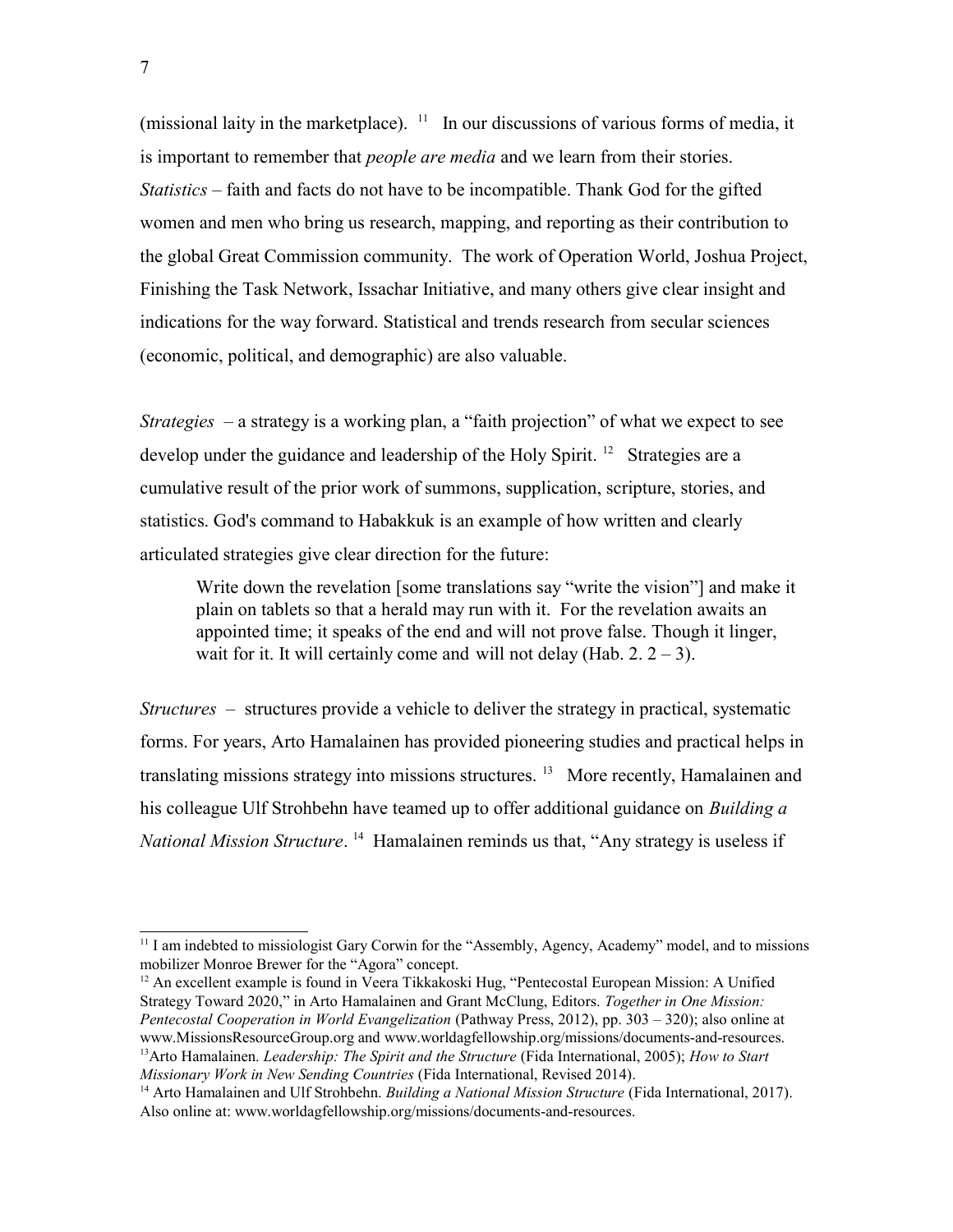there is no proper structure in which it can be implemented. It is then like a piece of music on paper without an instrument to play it." <sup>15</sup>

The sustainability of God's future mission necessitates missional focus in the midst of a complex diversity of alternative agendas and competing visions. Our mandate is to stay on task with singular obedience to the straightforward instructions of the Great Commission and ensure that this international, intercultural, and inter-generational mandate is carried forward by the next generation.

The Lausanne Covenant challenges us with the assertion that world evangelization requires the "whole church to take the whole gospel to the whole world."<sup>16</sup> I change the order to formulate a *mental map* for leaders formulating strategies into sustainable structures: (1) Whole Gospel – the Biblical/theological understanding and motivation; (2) Whole Church – the basic "workforce" of laborers for the harvest; and (3) Whole World – the scope of our missions challenges and opportunities toward making disciples. The topics, themes, and issues related to global missiological challenges toward 2020 and beyond are highlighted in the following "M" words. This is not an exhaustive or final list but beginning points for continued dialogue, prayer, and strategic action. More extensive exposition of these themes is provided in online forums and resources. <sup>17</sup>

## Whole Gospel

Meanings – definitions of "Missio Dei; mission; missional, missions, and missiology" are necessary to focus our Biblical mandate.

Memories – knowing our story of how God has acted in salvation history, including our global Pentecostal missions heritage.

<sup>&</sup>lt;sup>15</sup> Hamalainen and Strohbehn, *Building a National Mission Structure*, p. 19.

<sup>&</sup>lt;sup>16</sup> See "Missional Content" at www.lausanne.org.

<sup>&</sup>lt;sup>17</sup>Grant McClung, "Missional Focus in a Milieu of Multiplicity: A Mental Map for Pentecostal Leaders," (See "Resources" at www.MissionsResourceGroup.org). This paper, first presented and discussed with the World Missions Commission of the Pentecostal World Fellowship, is a research/discussion resource for missions leaders in a wide variety of spheres of influence such as missions agency leaders, national missions leaders, missiologists, pastors, missionaries, and missional laity in the marketplace. It includes 90 reflection/discussion questions, 30+ website resources, and 125 footnotes for further research/reading. Published also in the *International Journal of Pentecostal Missiology* (www.agts.edu/ijpm), Volume 5 (2017).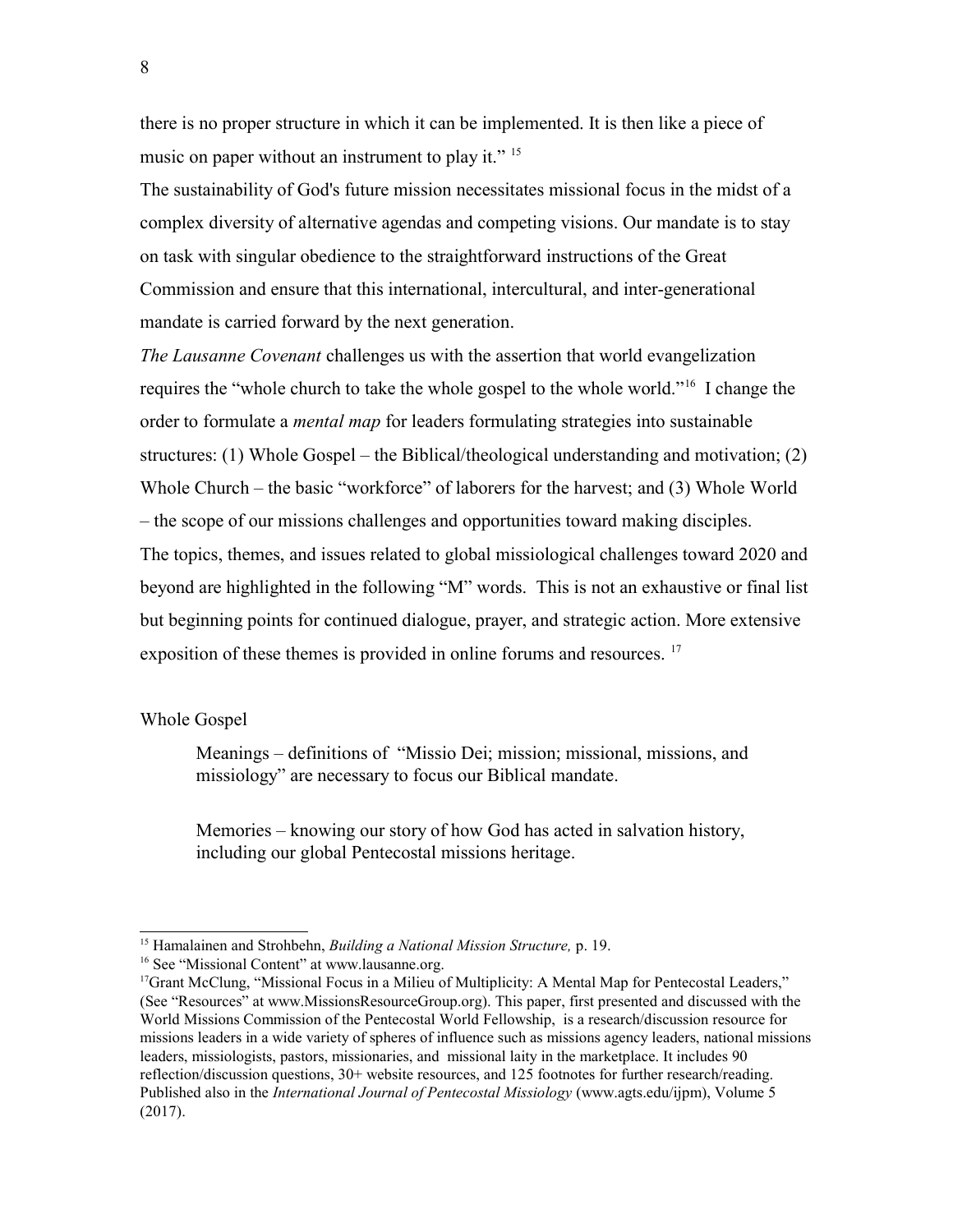Message – the indispensability of evangelistic verbal proclamation of the gospel with the expectation of a verdict on the part of the listener.

Miracles – whole gospel is Spirit-empowered, "full gospel" accompanied by miracles, signs and wonders.

Mercy – Biblical social action leading to societal transformation.

Whole Church

Meeting with God [worship, spiritual renewal, intercession, spiritual warfare] – the Pentecostal heritage of prayer and missional revival.

Morality [holiness/integrity] – leadership lifestyle of personal morality; the connection of holy living to evangelistic proclamation.

Marriage [family] – Contra to the contemporary, godless assault on Biblical values of marriage and sexuality, the "mission of marriage"and the evangelistic presence of Christian families on mission with God.

Missional [local] church – the seedbed from which all mission grows.

Mobility, Mobilization, Media – mission from everywhere to everyone, everywhere; marketplace and short-term missions; mobilization of all the people of God through preaching, publications, mass and social media.

Mentoring Millennials – at 80 million, the largest cohort group in history both unreached with the gospel and a missions workforce – present and future – reflecting age, gender, and ethnic diversity.

Missionary [training, care] – How is the next generation of full-time career missionaries being trained? How are missionaries nurtured?

Monetary [Resources] – finding creative ways to fund world missions.

Mutuality [cooperation] – collaboration and interdependence across our movement and beyond to the global Christian community; partnership of women and men; equal participation and leadership of women.

Monitoring [trends,issues] and Metrics [research and evaluation] – awareness of global trends and issues; measurement and evaluation.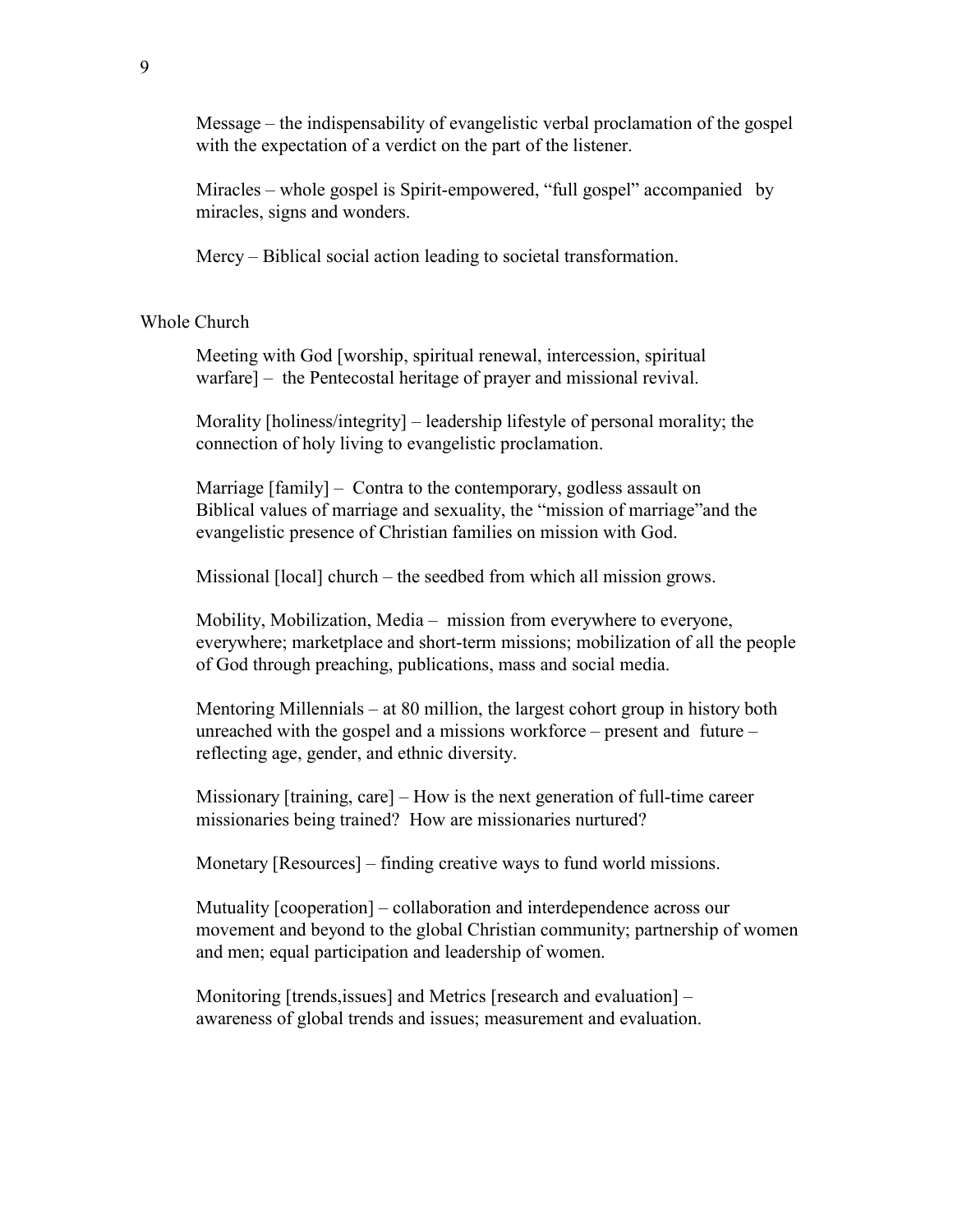Whole World

Making Disciples and Multiplying churches – local church based discipleship; priority of church planting and multiplication.

Most Neglected [least engaged/evangelized]; Most Receptive – planting where the church is *not* while reaping where the harvest is receptive.

Maps and Migration – a geographical paradigm (reaching nations, regions) mixed with the missiological opportunities of migration and global mobility in a border-less world.<sup>18</sup>

Megacities and Multi-cultural [societies] – urban missional opportunities among the younger generation, "cultural elites," unreached people groups, and majority of world's poor.

Minors [children] – a sizable and growing bloc of world's population; discipling children ages 4 – 14; majority are unengaged, unreached.

Mars Hill [universities/students] – mission to international students and scholars: future nation builders and agents of societal transformation.

Muslim world – largest single bloc of unreached people on the planet.

Middle Kingdoms [China and India] – the geographical, population strengths, and global influence of these nations; major internal migration underway from rural to urban; India's "emerging youth tsunami" with 400 million under 25 years of age  $-50\%$  of them female.

Marginalization, Militancy, and Martyrdom – future mission in a hate- filled, violent world; hostile secularists in the West; militancy against Christians on the rise from radicalized non – Christian religionists.

Moments ["kairos," missional moments] – sovereign, unanticipated, and strategic mission opportunities.

III. Sensitive listening toward surprising moments: God's future mission will be spontaneous, sudden, and surprising.

Before continuing a forward *projection* into God's future mission, we look back for a brief *reflection* on the past three decades of recent world history. Conventional wisdom

.

 $18$ Grant McClung, "Moved by the Spirit: On Mission with God Among People on the Move" presented to the Pentecostal European Mission Consultation in Turin, Italy (November 16 – 19, 2015); See the "Resources" link at www.MissionsResourceGroup.org.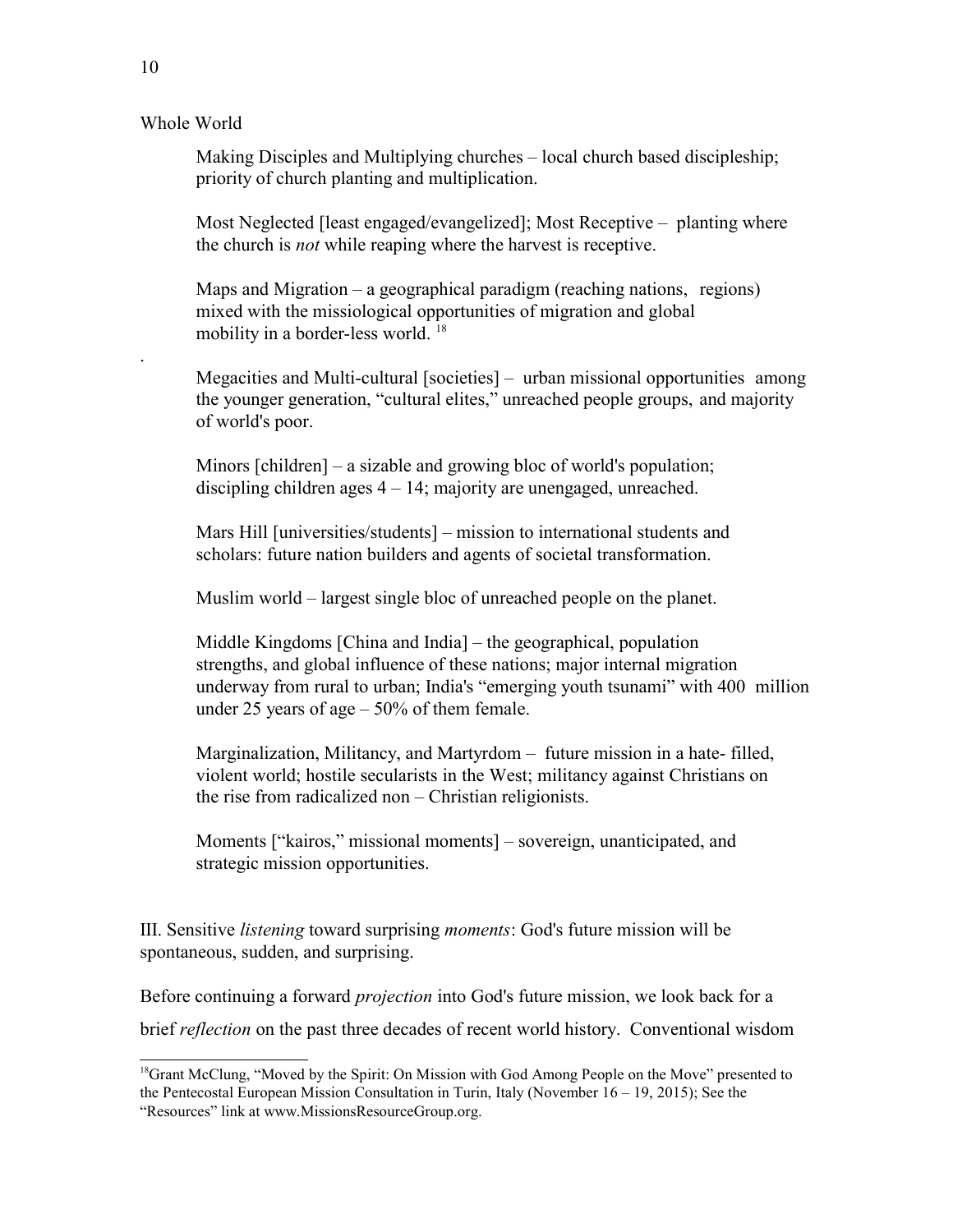defines a generation as an average period of about thirty years. During this time, the current generation has witnessed a sea change in world evangelization. The world commemorates the profound transformation across Eastern Europe and the former Soviet Union that was sparked, among other events, by the Romanian Revolution of December 16 – 27, 1989. This led to seismic regional and global shifts on the missional landscape.

Our generation has been shocked, staggered, and surprised by the sometimes almost unbelievable events we have witnessed in our generation. As for missional implications, one world evangelization consultation and congress after another during these years has highlighted the turning of entire people groups and populations to the living God with descriptive words such as *unsurpassed, unanticipated, and unprecedented*. They have reported rapid acceleration in the spread of the gospel worldwide.

The text for our times (evidenced by its occurrence in numbers of missions related sermons and publications over the last thirty years) could be, "Look at the nations and watch – and be utterly amazed. For I am going to do something in your days that you would not believe, even if you were told" (Hab.1.5). Bible expositors have noted that:

Whereas this remarkable statement in Habakkuk has a negative outcome, Paul applies it positively to Jesus' life and ministry as the fulfillment on a grand scale of what was foretold by the Old Testament prophets about the Messiah (see Acts 13.41). God in His sovereignty continues to act at certain times and places in history (in either judgment or salvation) on such a grand scale that the contemporary generation finds it hard to believe when it is prophesied to them. <sup>19</sup>

This current generation of world Christians is also witnessing – on a grand scale – an incredible unfolding of the saving actions of the Triune God -- frequently in surprising moments – through the spontaneous and sovereign Holy Spirit, the divine superintendent of world evangelization.<sup>20</sup>

A parallel verse to apply to this current phenomenon are God's words to the prophet Isaiah, "Forget the former things; do not dwell on the past. See, I am doing a new thing! Now it springs up; do you not perceive it?" (Isaiah 43.18). Note how the New Living

<sup>&</sup>lt;sup>19</sup>Donald C. Stamps, General Editor. *Life in the Spirit Study Bible* (Zondervan Publishers, 2003), p. 1353. <sup>20</sup>George W. Peters. A Biblical Theology of Missions (Moody Press, 1972), pp. 304 – 305.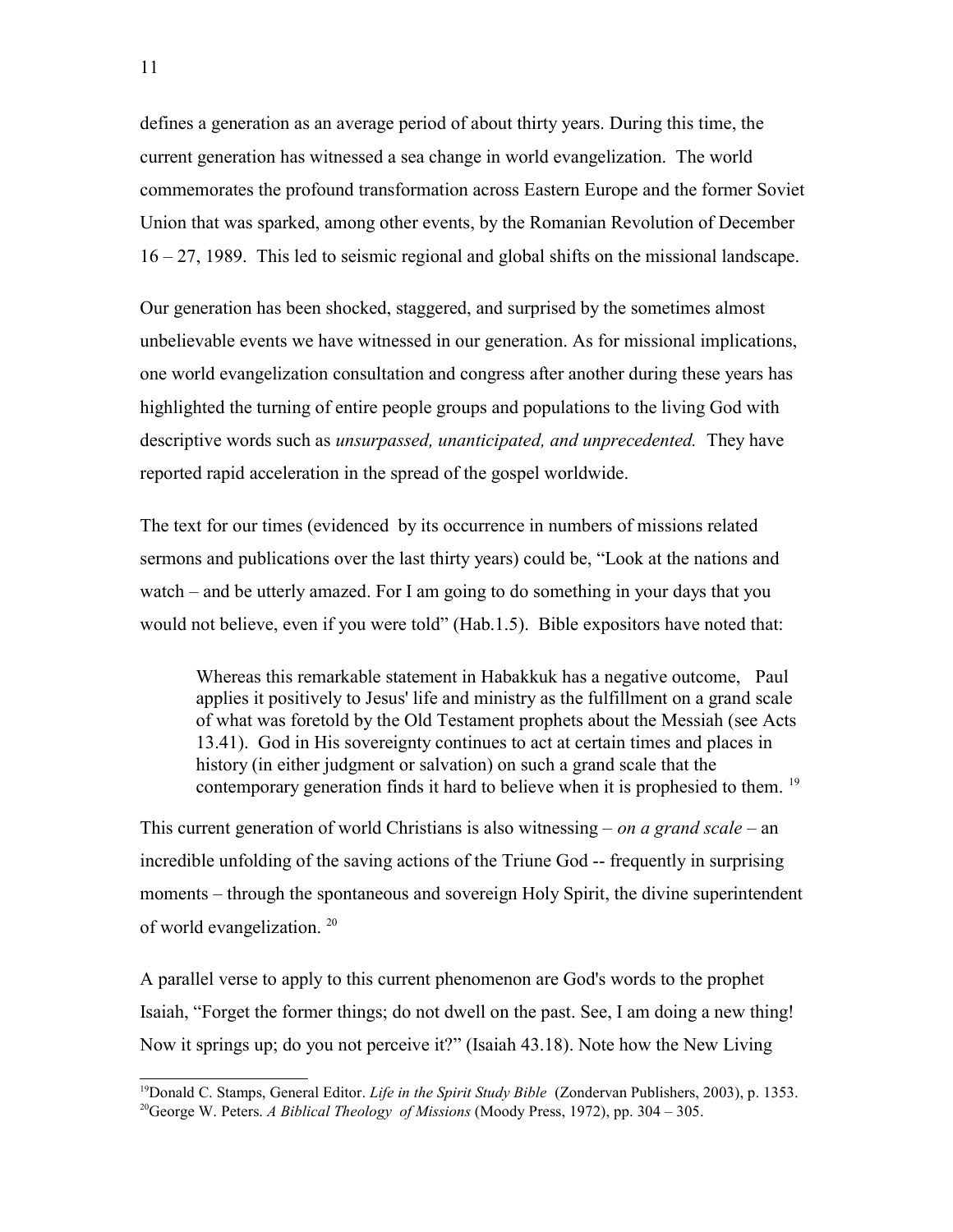Translation renders this command, "But forget all that  $-$  it is nothing compared to what I am going to do; for I am about to do a brand new thing. See, I have already begun! Do you not see it?"

This word came to Isaiah in a time of spiritual decline and geopolitical threats from massive armies to the north. Every testimony among the faithful in those dark days was about "the good old days" when God miraculously delivered the Israelites from Egypt and eventually settled them into a prosperous land, giving them political stability in the golden days of David and Solomon. But now, in essence, God is saying to Isaiah's generation – and I believe to ours – "Ill give you something *new* to talk about!"

If we are not careful, projections for God's future mission can easily get locked into the past – always leaning upon the history of what God has done and, based upon God's past patterns, predictably expect more of the same. We may be prone to bring this kind of thinking into our strategizing for future mission. As Derek Seipp has noted: "The problem with this kind of thinking is that we look back at what we have done in order to see what is possible in the future. In essence, we look backward to look forward." <sup>21</sup>

That is why the words I heard from Eva Burrows at Lausanne II in Manila, July 1989, remain imbedded in my heart and mind to this day. At that time, Burrows was the International Director of the Salvation Army. She related how, in reflection before the Lord over her many years of ministry, a clear word from the Lord came to her: "Eva, I have seen your ministry. Now, let me show you mine."<sup>22</sup> This powerful testimony resonates with that of missions leader Delanyo Adadevoh of Ghana. He stated that in a time of searching prayer, he asked God, "What do I need to do to allow you to work more in my life?" The Lord answered, "Dela, get out of my way!" <sup>23</sup>

<sup>&</sup>lt;sup>21</sup>Derek T.Seipp. Innovation in World Mission: A Framework for Transformational Thinking about the Future of World Mission (William Carey Library, 2016), p. 3.

 $^{22}$ L. Grant McClung, Jr. "Pentecostal/Charismatic Perspectives on Missological Education," in J.Dudley Woodberry, Charles Van Engen, and Edgar J. Elliston, Editors. Missological Education for the 21st Century (Orbis Books, 1996), p. 65.

<sup>&</sup>lt;sup>23</sup>Grant McClung, Lausanne Global Leadership Forum (Bangalore, India, June  $17 - 21$ , 2013) Executive Summary Report (July 2013), p. 14.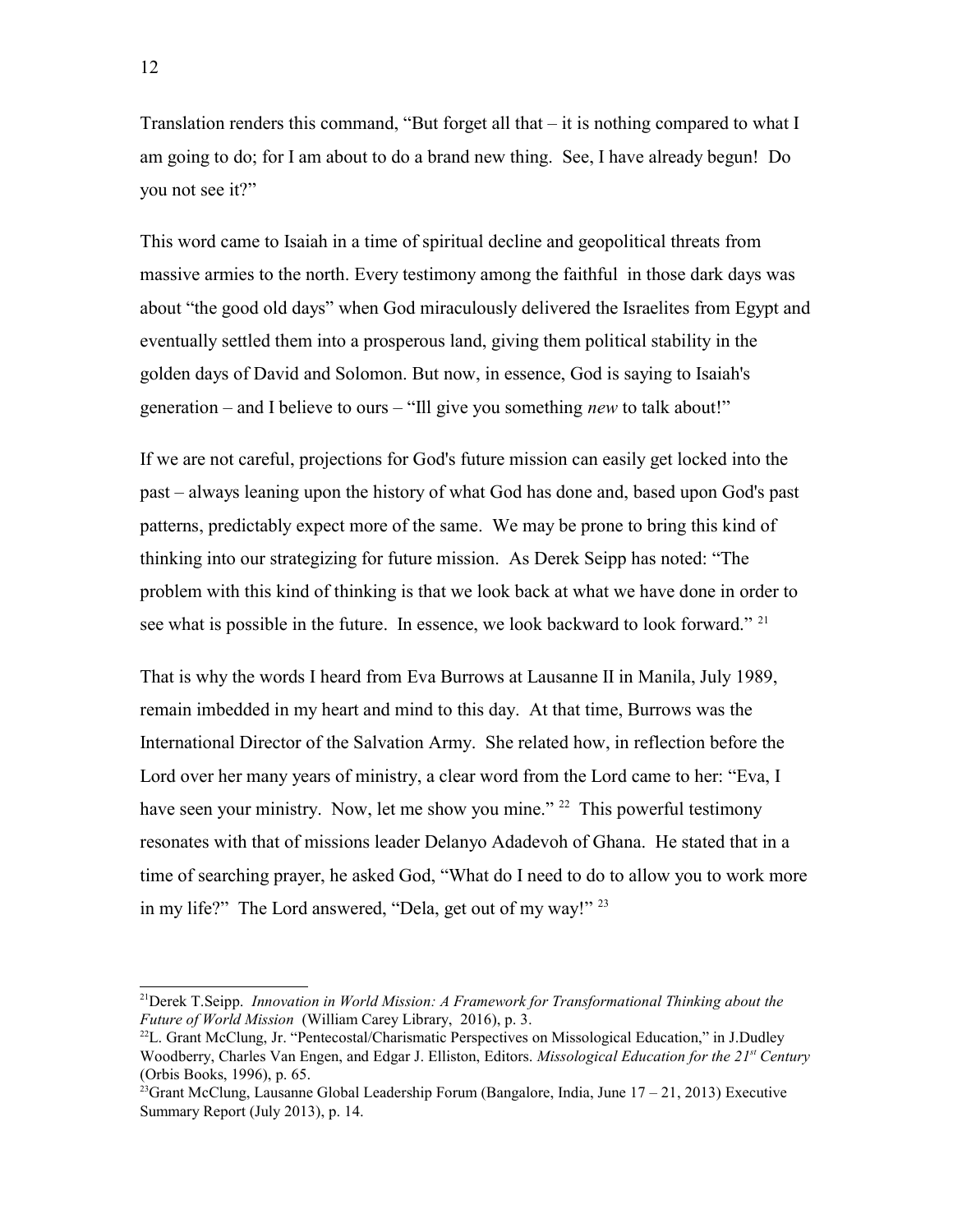In their last meeting with the Lord, the disciples wanted a trends forecast, "insider information," some sort of predictable pattern as to what He had in mind for future times and dates. "It is not for you to know," he told them, but "to receive power" and "be my witnesses" (Acts  $1.6 - 8$ ). Immediately, "While he was blessing them..." (Luke 24.51), "...he was taken up before their very eyes" (Acts 1.9).

Then, things begin to happen "suddenly" at the outset and across the developing stories in the evangelistic expansion of the early church. These "sudden missional moments" in the Book of Acts brought empowerment from heaven, unanticipated conversion of a legendary missionary apostle, the Holy Spirit upon the Gentiles, and an unexpected open door across the entire household and family of one of the earliest European converts:

"Suddenly a sound....from heaven" on Pentecost baptizing them in the Holy Spirit  $(2.1 - 4)$ . <sup>24</sup>

"...suddenly a light from heaven" at Paul's conversion/calling (9.3;22.6).

[At the house of Cornelius] : "Peter wasn't planning to stop at this point, but the Holy Spirit *suddenly* interrupted and came upon all the people who were listening" (10.44 *The Voice Bible*). <sup>25</sup>

"Suddenly there was a violent earthquake..." resulting in the conversion of the Philippian jailer, his entire "household" and "all his family"  $(16.26 - 34)$ .

We cannot know the future but we can count on our missionary God to convert and call, act and anoint, speak and send – *suddenly*. We bear witness to our amazing and astounding God when we say that the work of God on mission is unlimited, indescribable, unimaginable, and unpredictable. The charismata of the Holy Spirit cannot be contained or explained. Therefore, we allow room for the unanticipated, always ready to proactively respond to the "kairos" missional moments created by the spontaneous, sovereign, saving God of history.

The promise of Acts 1.8 – "Jerusalem, Judea, Samaria, and the ends of the earth," provided a predictable pattern of mission for the disciples. More often than not, however,

<sup>&</sup>lt;sup>24</sup>Note one of the classic Pentecostal histories from Carl Brumback. Suddenly...From Heaven: A History of the Assemblies of God (Gospel Publishing House, 1961).

 $25$ The Voice Bible, p. 1344.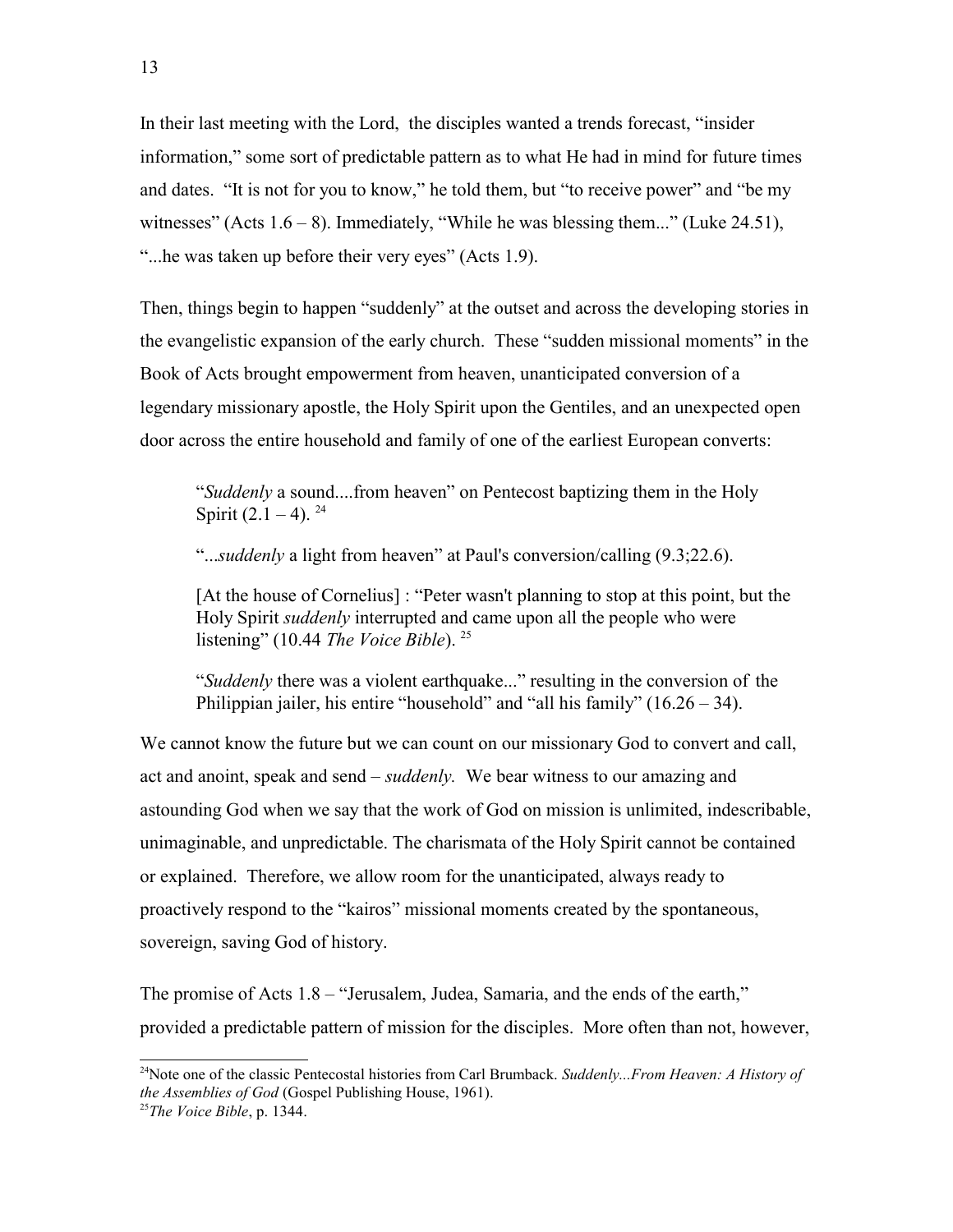"kairos" moments awaited them at every turn. They were moved by the unforeseen "surprises of the Spirit" that advanced the gospel, quite unexpectedly, into new missional directions among new peoples.

For example, there was: the unanticipated commissioning of a lay evangelist to an African seeker (Phillip to the Ethiopian in Acts 8); the unexpected vision revealed to a reluctant disciple, sending him to a religious terrorist who was destined to be an apostle to the nations (Ananias prays for Saul in Acts 9); and the startling summons sent to a recalcitrant Jewish preacher to enter the home of a Gentile, a Roman military officer (Peter preaches to Cornelius in Acts 10).

In Acts 13 a team of local church leaders respond to the spontaneous, sudden, and surprising God. The command of the Holy Spirit was, "Set apart for me Barnabas and Saul for the work to which I have called them" (13.2). After fasting and prayer, "…they placed their hands on them and sent them off" (13.3). As the Holy Spirit hovered over and moved upon the waters in creation, (Gen.1.2), the creative movement of the Spirit of God hovered over church leaders worshiping and waiting in fasting and prayer, moving them to release the first intercultural mission team.

In Acts 16, we see the unpredictable moving of the Spirit by closing two doors so another could be opened. Paul and his companions were, "…kept by the Holy Spirit from preaching the word in the province of Asia." The King James Version says they were, "…forbidden of the Holy Ghost..." (16.6). They tried another direction, toward Bithynia but, "…the Spirit of Jesus would not allow them to" (16.7). Instead, Paul and his team moved on to Troas where a direction changing vision during the night led them into Macedonia (16.9 – 10).

William Hull informs us of an important bit of geographical information about the location of Troas as it, "...lay on the outermost edge of a protruding lip which made it a gateway to the Aegean Sea. In other words, Troas was the jumping—off place to another world!" Hull continues:

Paul would not have had the sensation of being driven by the Spirit from one "continent" to another, but he would clearly realize that he was leaving his homeland, that the beckoning of God was pointing to lands beyond the sea, that the young Timothy so recently recruited (Acts 16.  $1 - 5$ ) was being swept with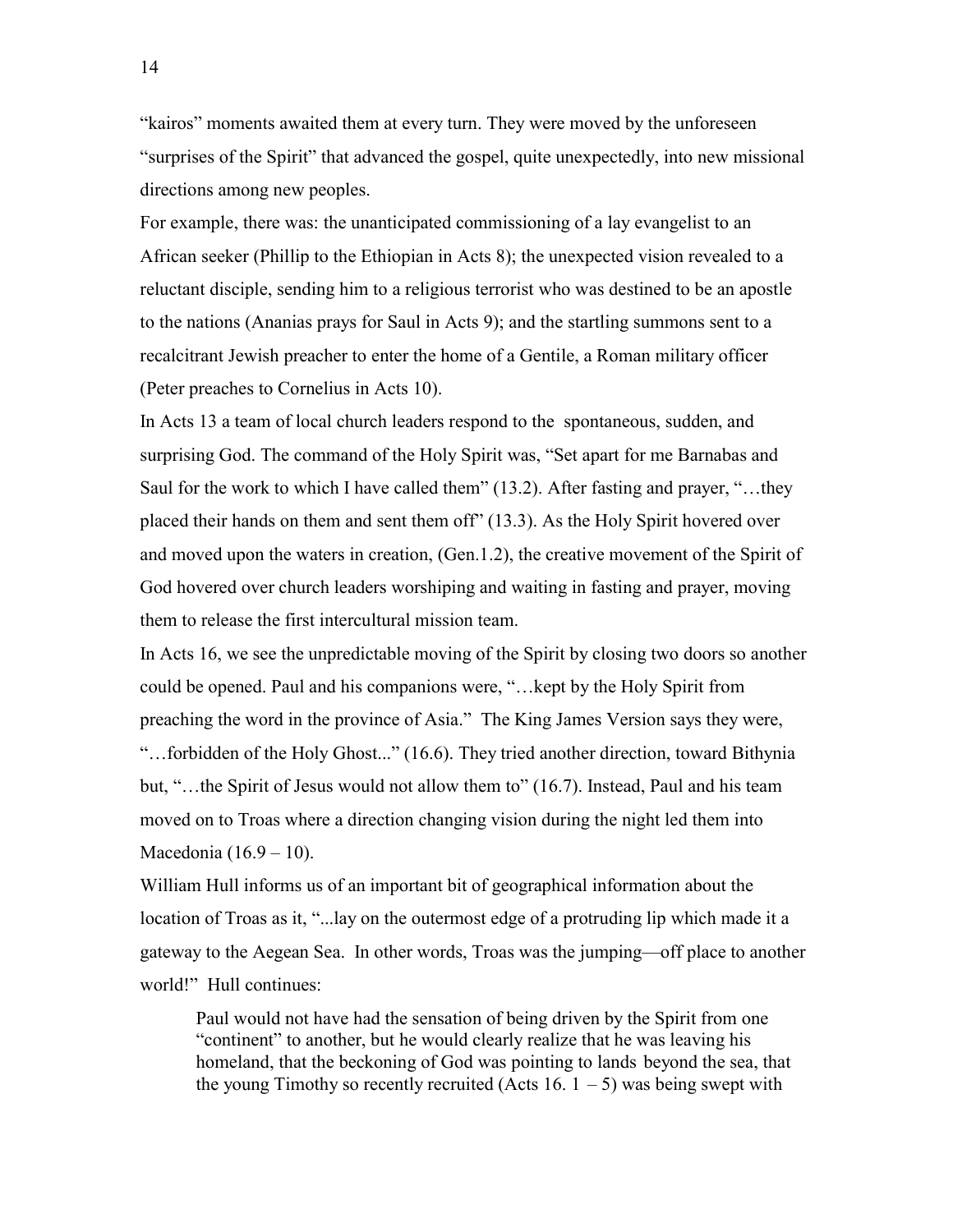him into a wider world than either may have envisioned when they set out together.

That journey on to Troas, with the memory of twin frustrations still vivid in our minds, is always a daring act of faith in the Savior of surprises. For remember, Paul did not embark upon this third alternative with any answers in hand. Rather, it was only after he got to Troas, after he reached the end of the road with nowhere else to go, that he was given a vision of what to do next. It was not until he ran out of human plans, and was ready to offer God, as it were, a clean page on his itinerary, that he received the divine plan leading on to Macedonia. <sup>26</sup>

These are challenging phrases from Hull: "jumping – off place to another world," "leaving his homeland," "swept into a wide world," "daring act of faith," "end of the road with nowhere else to do," "ran out of human plans," "a clean page on his itinerary." Paul, and succeeding generations of pioneering innovators, followed this unpredictable and surprising God to the ends of the earth. We must make this *apostolic heritage* our anointed horizon into God's future mission.

Let us embrace the three-fold calling to sanctified *living*, strategic *leading*, and sensitive listening as they are coupled with prayerful expectations of the way forward into God's future mission:

Sanctified living toward the Savior's manifestation: God's future mission will be sanctified, spiritized, and scriptural.

Strategic *leading* toward sustainable *models*: God's future mission will be strategized, structured, and sustainable.

Sensitive *listening* toward surprising *moments*: God's future mission will be spontaneous, sudden, and surprising.

The promises and descriptions of a spontaneous, surprising, and suddenly moving God are not just *promises* from our miraculous past. They are more than *projections* of God's future mission. They are most certainly supernatural *power* now in our present "kairos"

<sup>&</sup>lt;sup>26</sup> William E. Hull, "Forbidden to Preach" Unpublished sermon presented to the Taskforce: 21<sup>st</sup> Century Missions Consultation at Beeson Divinity School Chapel, Samford University, Birmingham, Alabama, January 28, 1996. The results of the Taskforce consultation (in which this author served as a Pentecostal representative) were published in Paul McKaughan, Dellana O'Brien, and William O'Brien. Choosing a Future for U.S. Missions (MARC/World Vision Publications, 1998).